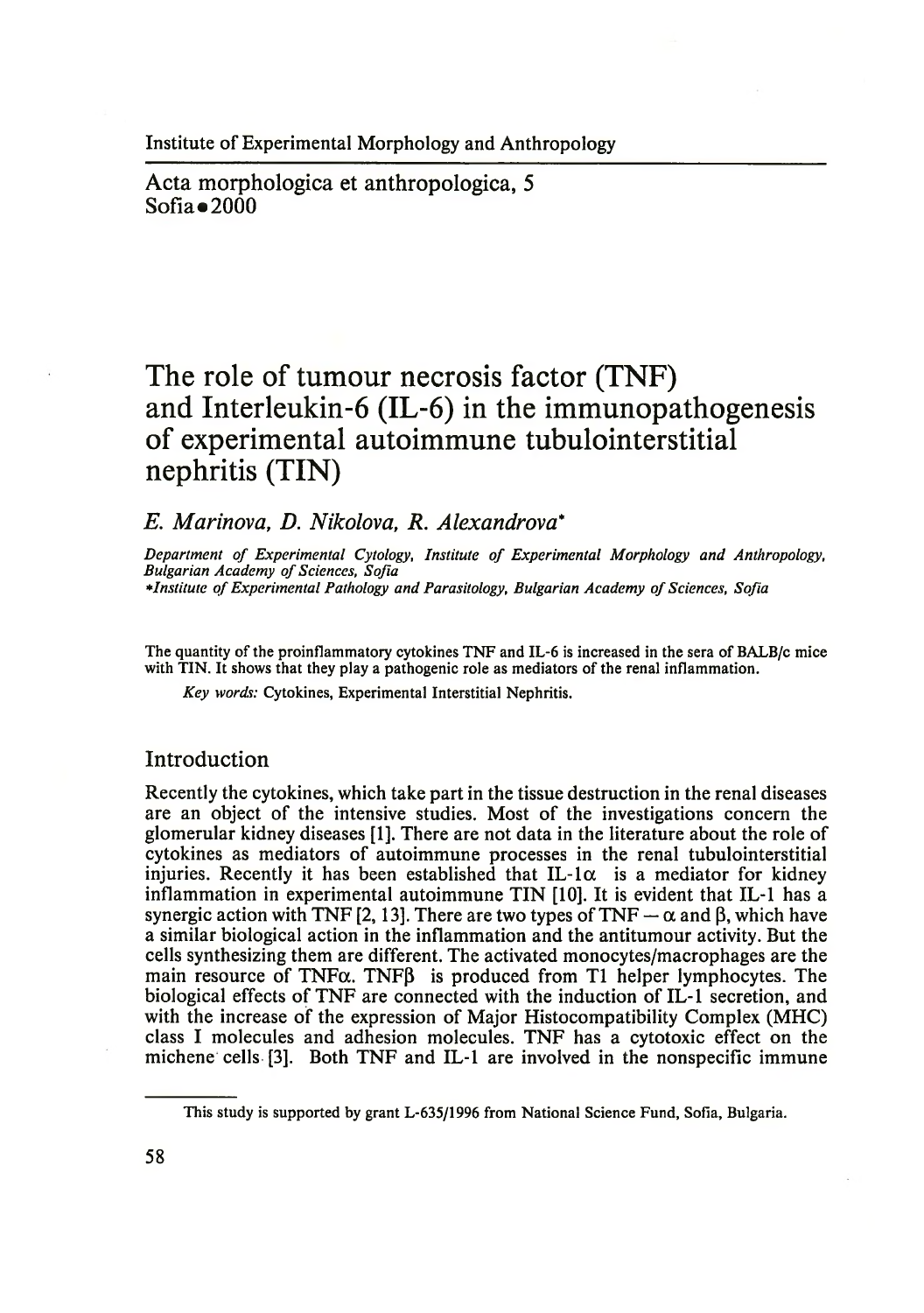response. They are important inductors of acute-phases proteins. The hightened production of TNF play an important role in pathological processes particularly in the cachexion and autoimmune diseases [6].

IL-6 is a proinflammatory cytokine which is known as a B cell stimulatory factor needed for the differentiation of B cells and antibody production. It is synthesized from different immune and nonimmune cells as monocytes, macrophages, T and B lymphocytes, fibroblasts, endothelial, mesangial cells and so on. Using IL-6 transgenic mice it is shown that IL-6 participates in the pathogenesis of glomerulonephritis [14]. The levels of IL-6 in the urine correspond to the degree of the histological kidney damages which give a possibility to prognose the progress of the diseases [4, 5].

That all motivate us to investigate TNF and IL-6 production in the experimental autoimmune TIN, a prototype of many renal diseases in man.

### Material and Methods

The investigation is done with 30 BALB/c inbred mice. Tubular basement membrane (TBM) antigen is prepared after the method of Ulich et al. [15]. Briefly, bovine renal cortical tubules are isolated by passing the dissected renal cortex through metal sieves. TBM is prepared by ultrasonic disruption of isolated tubules. Each animal received i.d. ljug TBM antigen emulsified in CFA. The mice are sacrificed at the 2nd and the 4th month after the immunization. Material for routine histological examination is taken from the kidneys, fixed in 10% formalin and prepared paraffin section stained with hematoxilin and eosin.

Cytokine activity immunoassay. Sera from different experimental groups of animals are used.

TNF bioactivity assay. Murine L-929 fibroblasts are used as a target cell line [8]. THF cell activity is measured  $(U \text{ ml}^{-1})$  in a standard colorimetric microtoxicity assay. The probes are analized with ELISA reader at an absorbance of 595 nm.

IL-6 assay. IL-6 activity is measured by photometric enzime immunoassay kit (Boehringer Mannheim). The plates are measured at 450 nm using ELISA reader. The concentration of IL-6 in the samples is detected using the standard curve in pg.  $ml^{-1}$ .

Statistical analysis. Statistical analysis is performed using Student-Fischer T-test for significant differences.

## Results and Discussion

The results demonstrate an increased TNF and IL-6 bioactivity in all samples from TIN animals in comparison with the healthy controls (Fig. *I— a, b*).

Our results show that TNF and IL-6 are mediators of the inflammation in the experimental autoimmune TIN. The increase of TNF in the sera of BALB/c mice with TIN could be due to its secretion from activated monocytes. It is possible the secretion to be from T lymphocytes, which are hightened in TIN [10].

The human and mouse IL-6 are egually active on the mouse cells [7]. They have 65% homology in the nucleotide sequences and  $42\%$  — in aminoacid sequences. It means that human monoclonal antibodies against IL-6 are suitable for the determination of mouse IL-6 in the sera of the experimental animals. The increased quantity of IL-6 in TIN could be due to the activation as well as of T-helper cells as of B lymphocyte populations, which are enhanced in TIN [9]. As a B cell stimulatory factor IL-6 is important for the differentiation of B cells [11]. This leads to the rising

 $/59$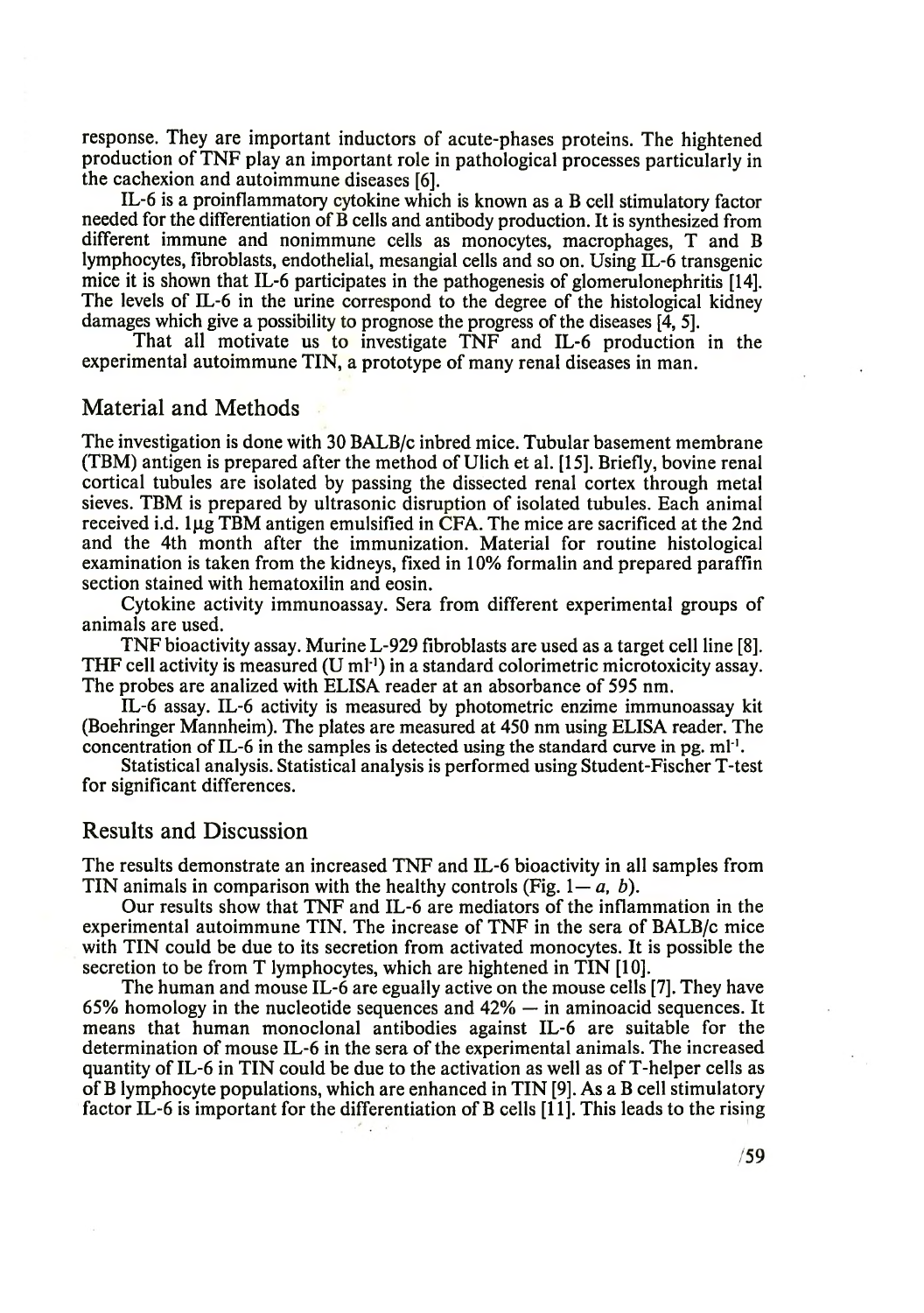

-6 activity (b) in the sera of BALB/c mice with experimental autoimmune TIN at the 2nd and 4th month after the induction of the disease. Data are mean  $\pm$  SD C—Control, healthy animals nonimmunized with TBM antigen; TIN2m— Animals at the 2nd month after<br>immunization with TBM;TIN4m-TBM;TIN4m-Animals at the 4th month after immunization with TBM  $*P<0.001$  vs C; NS vs TIN2m

(b) C—Control, healthy animals nonimmunized with TBM antigen;TIN2m-Animals at the 2nd month after immunization with TBM; TIN4m— Animals at the 4th month after immunization with TBM \*P<0.001 vs C, \*\*P<0.005 vs TIN2m

of specific TBM antibodies which play a basic role in TIN [12]. Our results show that IL-6 is a pathogenic mediator of the inflammation in experimental autoimmune TIN.

The cytokines are not used in the therapy of kidney diseases because only some aspects of their expression and production in pathology are known. Our results can allow an inhibition of the effect of these cytokines which will be an object of our future work.

#### References

- 1. В r e n t j e n s, J., B. N o b 1 e, G. A n d r e s. Immunologically mediated lesions of kidney tubules and interstitium in laboratory animals and man. — Springer Semin. Immunopathol., 5.1982,357- 378.
- 2. C h a p  $1$  i n, D., K. H o g q u i s t. Interaction between TNF and Interleukin- $1$ .  $-$  In: Tumour necrosis factors. The molecules and their emerging role in medicine. New York, Raven Press, 1992, 197-220.
- 3. D i n a r е 11 o, C. Inflammatory cytokines: Interleukin-1 and tumour necrosis factor as effector molecules in autoimmune diseases. — Curr. Opin. Immunol., 3, 1991, 941-948.
- 4. D o h i, K. et al. The prognostic significance of urinary interleukin-6 in IgA nephropathy. —Clin. Nephrol., 35, 1991, 1-5.
- 5. D r u e t, P., R. S h e e l a, L. P e l e r i e r. Th1 and Th2 cells in autoimmunity.  $-$  Clin. Exp. Immunol., 101, 1995, suppl. 1, 9-12.
- 6. H a c k, E. Citokines and sepsis. Adv. Immunol., 66, 1997, 100-132.